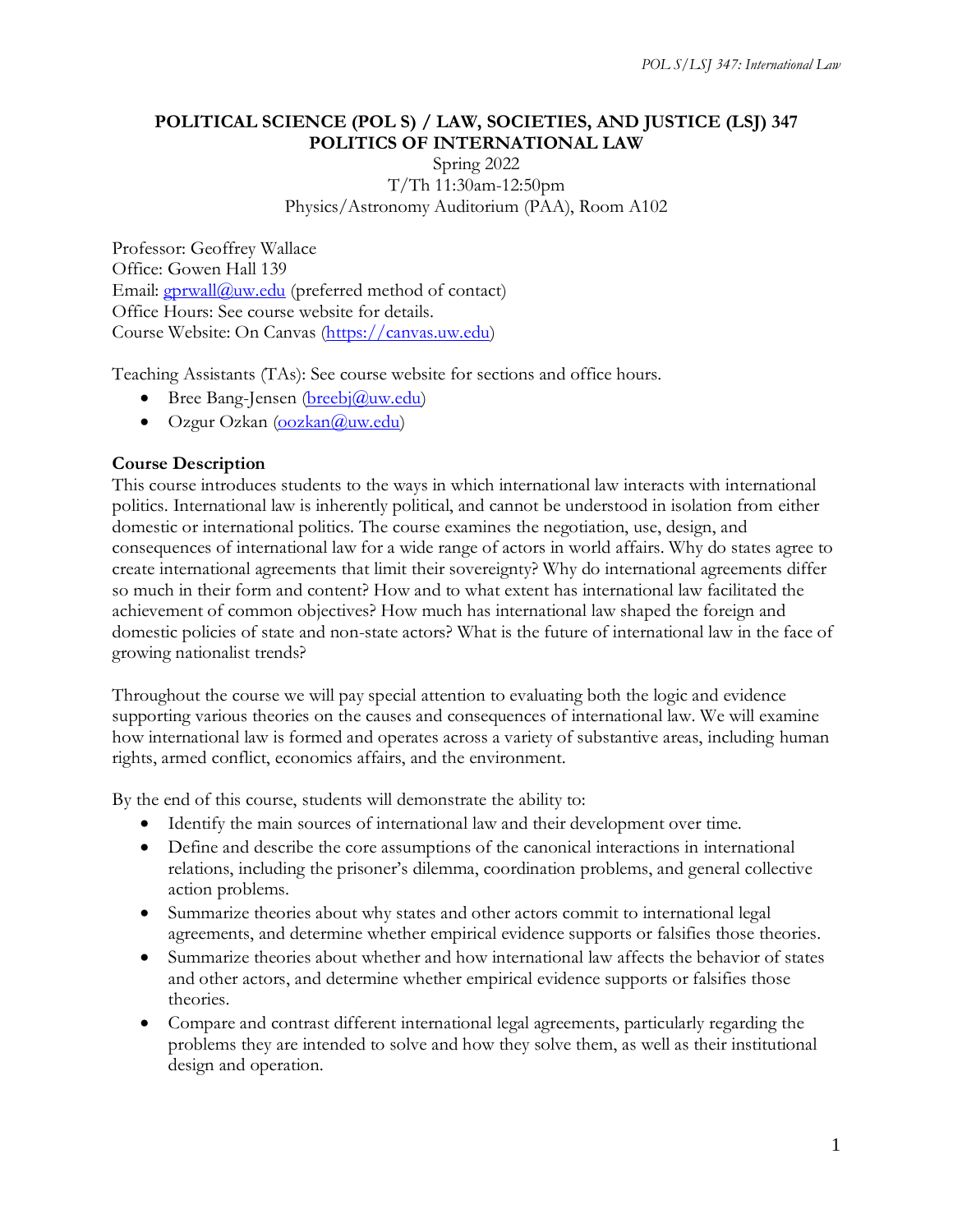• Based on real-world or hypothetical scenarios, make policy recommendations regarding the creation and/or consequences of international legal agreements by drawing on theory and empirical evidence.

All information in the syllabus, as well as additional readings, assignments, and announcements can be found on the Canvas course website at [https://canvas.uw.edu](https://canvas.uw.edu/). It is the student's responsibility to check the website on a frequent basis, since this is where all course-related information and developments will be posted.

#### **Readings**

There are no required books for purchase. Readings will draw from a variety of journal articles and book chapters, which will be posted to the Canvas course website. The reading load is quite substantial and often verges on around 100 pages or more per week. Many of the readings are also quite challenging both theoretically and empirically, which means they cannot be skimmed and students should plan ahead accordingly.

Students are also expected to keep up with current events through daily reading of an internationally-oriented news source (e.g., New York Times, Washington Post, BBC News, etc.) – the specific choice is left to students. Current events (and their relationship to themes covered in the course) will frequently be incorporated into lectures and quiz sections.

#### **Course Requirements**

*\*\*Important Note\*\*:* The nature and weighting of assessments are subject to change based on possible alterations in the mode of course delivery due to Covid disruptions, university policy changes, or related health and safety concerns. Any changes will be clearly announced by the instructor.

Students are expected to attend all lectures and each meeting of your quiz section, and come prepared by doing all assigned readings beforehand. If students are absent, it is their responsibility to obtain notes from lecture. Lecture slides and notes will not be provided by the instructor or TAs.

*Recording Policy:* Lectures will be recorded via Panopto Lecture Capture – however, recordings will only be available for one week after the relevant class. Quiz sections will not be recorded.

Final grades for the course are determined by the following components. Take note of the relevant deadlines and exam dates:

- Written Assignment #1(20%) due Monday 4/18 by 9am
- Midterm Exam (20%) in class on Tuesday 5/3
- Written Assignment #2 (20%) due Monday 5/24 by 9am
- Section Participation  $(15\%)$
- Final Exam (25%) in class on Wednesday 6/14 at 4:30pm-6:20pm

Exams will be a combination of short answer/identification and short essay questions based on all course materials (lectures, readings, quiz sections, etc.) for the relevant part of the course. The Final Exam is cumulative, but will be weighted toward the material after the Midterm Exam.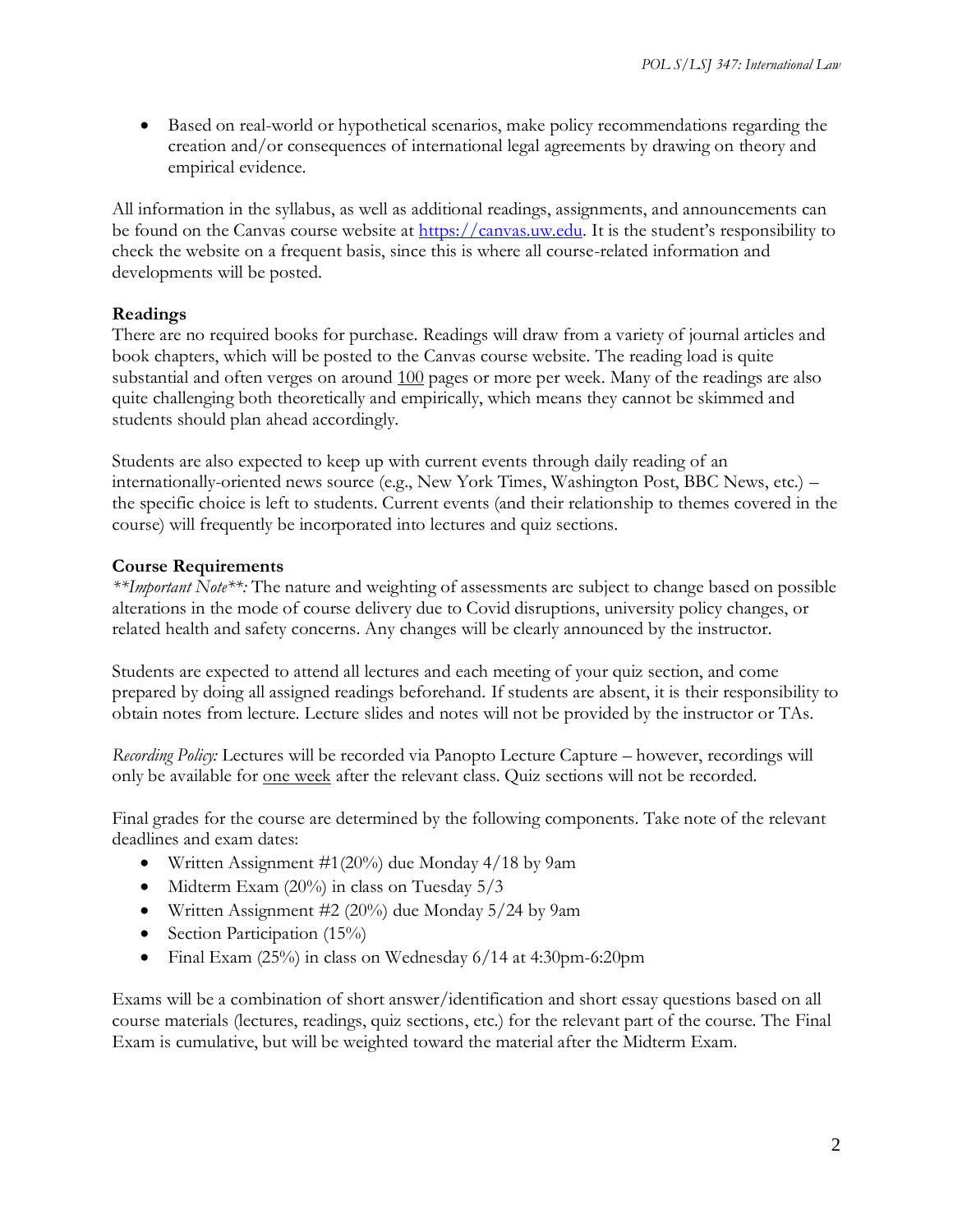#### *Section Participation*

Because this is a large lecture course, quiz sections provide the best opportunity to engage with your peers and discuss the course material and issues related to international law. In the aim of making this experience rewarding for everyone involved, full and thoughtful participation is necessary. Section activities will include analyzing the readings and lecture material, policy debates, and applying course themes to current events. TAs will evaluate students based on the quantity *and*  quality of their participation. Further details on the structure and expectations for section will be provided separately by your TA. Meeting times and locations for quiz sections are available on the university time schedule.

|                                           | <b>Exemplary</b> (3.5-4.0)                                                                                                                                                                                                                  | Proficient (2.5-3.4)                                                                                                                                                                                                                                   | Developing (1.5-2.4)                                                                                                                                                                              | Inadequate (<1.5)                                                                                                                                                                                       |
|-------------------------------------------|---------------------------------------------------------------------------------------------------------------------------------------------------------------------------------------------------------------------------------------------|--------------------------------------------------------------------------------------------------------------------------------------------------------------------------------------------------------------------------------------------------------|---------------------------------------------------------------------------------------------------------------------------------------------------------------------------------------------------|---------------------------------------------------------------------------------------------------------------------------------------------------------------------------------------------------------|
| Frequency of<br>participation<br>in class | Student initiates<br>contributions more<br>than once in each class.                                                                                                                                                                         | Student initiates<br>contribution once in<br>each class.                                                                                                                                                                                               | Student initiates<br>contribution at least in<br>half of the class                                                                                                                                | Student does not<br>initiate contribution &<br>needs instructor to<br>solicit input.                                                                                                                    |
| <b>Quality of</b><br>comments             | Comments always<br>respectful, insightful &<br>constructive. Uses<br>appropriate<br>terminology.<br>Comments balanced<br>between general<br>impressions, opinions<br>& specific, thoughtful<br>criticisms or<br>contributions.              | Comments mostly<br>respectful, insightful &<br>constructive. Mostly<br>uses appropriate<br>terminology.<br>Occasionally<br>comments are too<br>general or not relevant<br>to the discussion.                                                           | Comments are<br>sometimes respectful,<br>constructive, with<br>occasional signs of<br>insight. Lacking in<br>appropriate<br>terminology.<br>Comments not always<br>relevant to<br>the discussion. | Comments are<br>disrespectful or<br>uninformative. Does<br>not use appropriate<br>terminology. Heavy<br>reliance on opinion &<br>personal taste, e.g., "I<br>love it," "I hate it,"<br>"It's bad," etc. |
| Listening<br><b>Skills</b>                | Student listens<br>attentively when others<br>present materials,<br>perspectives, as<br>indicated by comments<br>that reflect & build on<br>others' remarks, i.e.,<br>student hears what<br>others say<br>& contributes to the<br>dialogue. | Student is mostly<br>attentive when others<br>present ideas,<br>materials, as indicated<br>by comments that<br>reflect & build on<br>others' remarks.<br>Occasionally needs<br>encouragement or<br>reminder from<br>instructor of focus of<br>comment. | Student is often<br>inattentive and needs<br>reminder of focus of<br>class. Occasionally<br>makes disruptive<br>comments while others<br>are speaking.                                            | Does not listen to<br>others; regularly talks<br>while others speak or<br>does not pay attention<br>while others speak;<br>detracts from<br>discussion; sleeps, etc.                                    |

The following is a set of general guidelines for how TAs will assess participation.

### *Written Assignments*

Details will be provided in separate handouts at a later date.

### **Grading Scale**

The 4.0 scale used in this course will be posted to Canvas before the first assignment. Graded assignments will be returned including the percentage point total out of 100, and corresponding score on the 4.0 scale.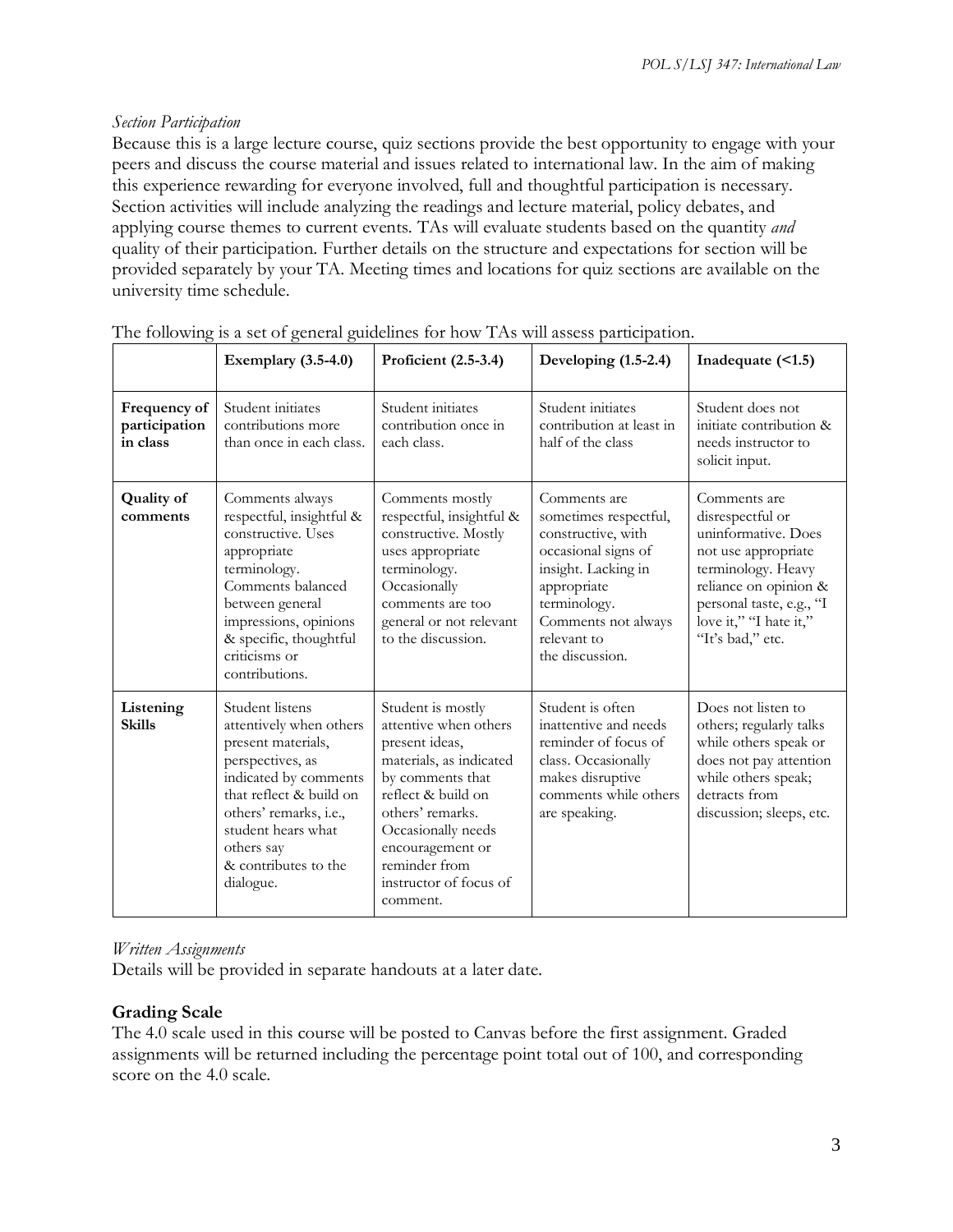*\*A note regarding general expectations for written work*

- Written work in the **A** range is characterized by a strikingly creative, perceptive, and persuasive argument/thesis statement; comprehensive synthesis and analysis of the course material; straightforward yet sophisticated organization of thoughts and error-free prose.
- Written work in the **B** range is characterized by sound, original, and reasonably thoughtful argument/thesis statement; competent analysis of various course material, logical organization; and clear and error-free prose.
- Written work in the **C** range is characterized by a relatively underdeveloped, simplistic, or derivative argument/thesis statement; partial, inconsistent, or faulty analysis of course material; convoluted organization; and awkward, or otherwise distracting prose.
- Written work in the **D** range is characterized by an incoherent or extremely confusing argument; superficial or fleeting engagement with the course material; chaotic or irrational organization; and error-riddled prose.
- Written work that lacks any argument or analysis and is sloppy, earns an **E**.

Please make sure to put time and care into your writing, as the instructor/TA have given out all of these grades in the past.

#### **Late Penalties**

Any papers turned in after the deadline will be penalized  $10\%$  per day (24-hour period), or any part thereof. No papers will be accepted after 72 hours from the original deadline. It is your responsibility to ensure assignments are properly submitted. Given the severity of the late penalty, it is rarely in a student's interest to work on a paper more and turn it in late.

#### **Extensions and Make-up Exams**

Extensions or make-up exams will be permitted only under the gravest of circumstances and with appropriate documentation. For paper extensions, this condition should have spanned much of the time when you could have worked on the assignment. To the greatest extent possible, students are expected to notify their TA before the assignment deadline or date of the exam. Unnecessary delays in notification will disqualify you for an extension. Any paper extension or make-up exam much be completed prior to the assignment being returned to the class. It is the student's responsibility to contact their TA so that an appropriate time can be scheduled for the make-up. Only after written confirmation from the instructor or TA should a student consider that an extension or make-up exam has been granted. *Note: personal travel plans are not a legitimate reason for requesting an extension, or to take an exam at a different time, and will not be granted.*

#### **Religious Accommodations**

Washington state law requires that UW develop a policy for accommodation of student absences or significant hardship due to reasons of faith or conscience, or for organized religious activities. The UW's policy, including more information about how to request an accommodation, is available at [Religious Accommodations Policy.](https://registrar.washington.edu/staffandfaculty/religious-accommodations-policy/) Accommodations must be requested within the first two weeks of this course using the [Religious Accommodations Request Form.](https://registrar.washington.edu/students/religious-accommodations-request/)

#### **Grading Policy and Appeals**

Appeals must be made at least 24 hours after, but within one week, of when the exam or assignment was originally returned to the class, or the grade posted online. Appeals simply asking for more points will not be considered. Requests for verbal appeals, or a point-by-point postmortem of exams or other assignments, will also not be considered. To make an appeal, students are required to write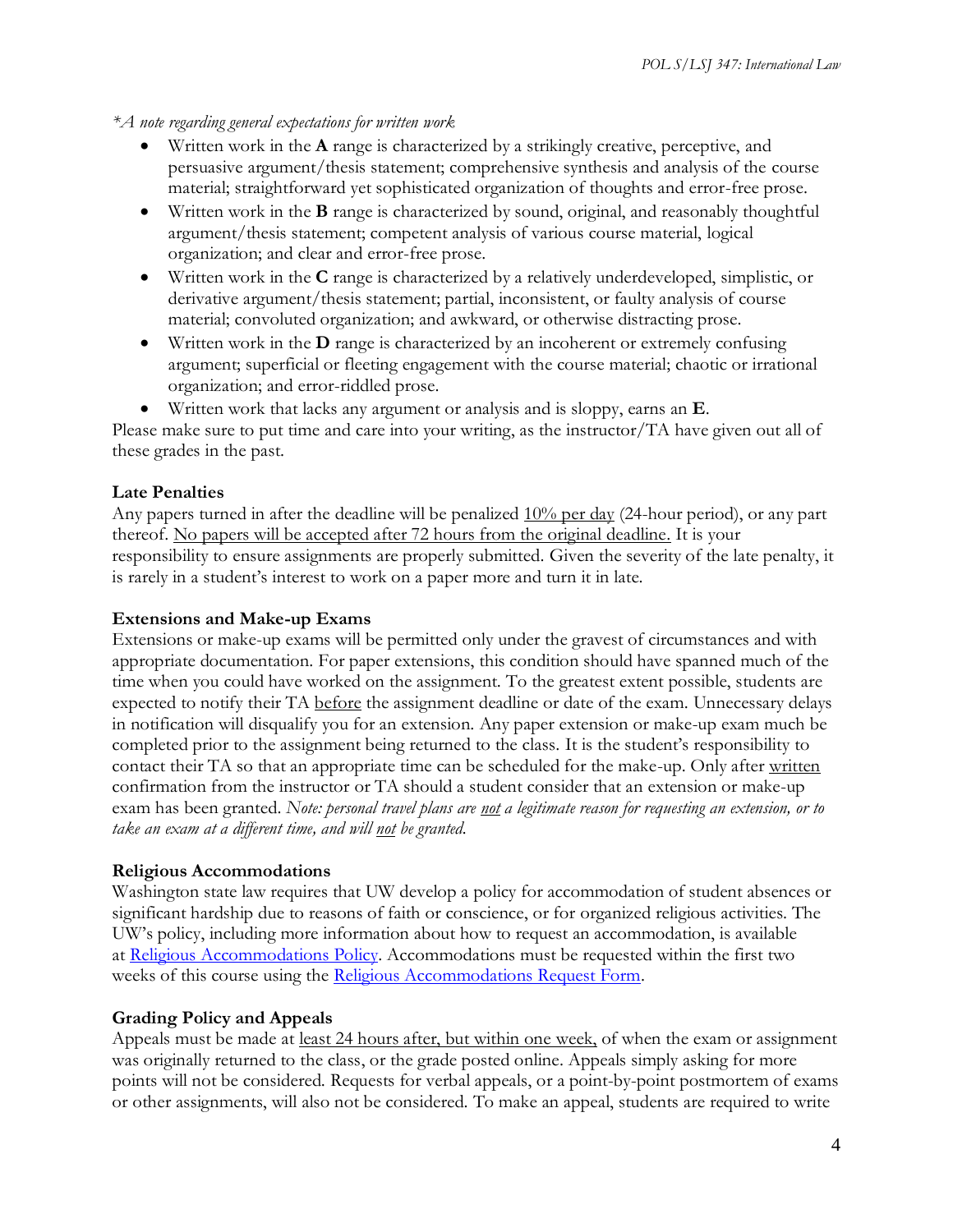a typed memo (no longer than 1 page single-spaced in 12-point Times New Roman font with 1-inch margins) clearly explaining the reasons why they feel the grade they received was inappropriate. Students must submit the memo along with the original graded assignment to their TA, who will regrade the assignment. If the student is still not satisfied, they may then submit a separate written appeal to the instructor who will then issue a final grade for the assignment. The memo, assignment, and the TA's response to the original appeal must be submitted to the instructor within three days of receiving the appeal decision from their TA. Please note, however, that both the TA and the instructor reserve the right to re-grade the *entire* assignment once an appeal is made, which may result in an increase *or decrease* from the original grade.

#### **Accessibility**

If you have already established accommodations with Disability Resources for Students (DRS), please communicate your approved accommodations to the instructor as soon as possible so we can discuss your needs in this course. If you have not yet established services through DRS, but have a temporary health condition or permanent disability that requires accommodations (conditions include but not limited to: mental health, attention-related, learning, vision, hearing, physical or health impacts), you should likewise contact DRS at 206-543-8924, email [uwdrs@uw.edu,](mailto:uwdrs@uw.edu) or online at [http://disability.uw.edu.](http://disability.uw.edu/) DRS offers resources and coordinates reasonable accommodations for students with disabilities and/or temporary health conditions. Reasonable accommodations are established through an interactive process between you, your instructor, and DRS. It is the policy and practice of the University of Washington to create inclusive and accessible learning environments consistent with federal and state law.

No alternative accommodations will be granted in this course without documentation from DRS. Students interested in obtaining accommodations should thus make appropriate arrangements with DRS as soon as possible in the quarter.

*Please Note:* For exams, students with accommodations should follow the relevant procedures to make arrangements ahead of time with DRS to schedule taking their exams in the DRS Testing Center.

#### **Academic Misconduct**

Academic misconduct is a serious offense at the University of Washington. All cases of suspected academic misconduct will be referred to the Arts and Sciences Committee on Academic Conduct, and may result in a grade of 0.0 for the assignment in question in addition to other potential consequences. The instructor takes instances of academic misconduct seriously, and is apt to pursue the most serious sanctions available under university guidelines.

University policies and guidelines regarding cheating and plagiarism can be found at [https://depts.washington.edu/grading/pdf/AcademicResponsibility.pdf.](https://depts.washington.edu/grading/pdf/AcademicResponsibility.pdf)

What constitutes academic misconduct? The University of Washington Student Conduct Code defines it as the following (WAC 478-120-024).

#### **Academic misconduct** includes:

- (a) **"Cheating,"** which includes, but is not limited to:
	- (i) The use of unauthorized assistance in taking quizzes, tests, or examinations; or (ii) The acquisition, use, or distribution of unpublished materials created by another student without the express permission of the original author(s).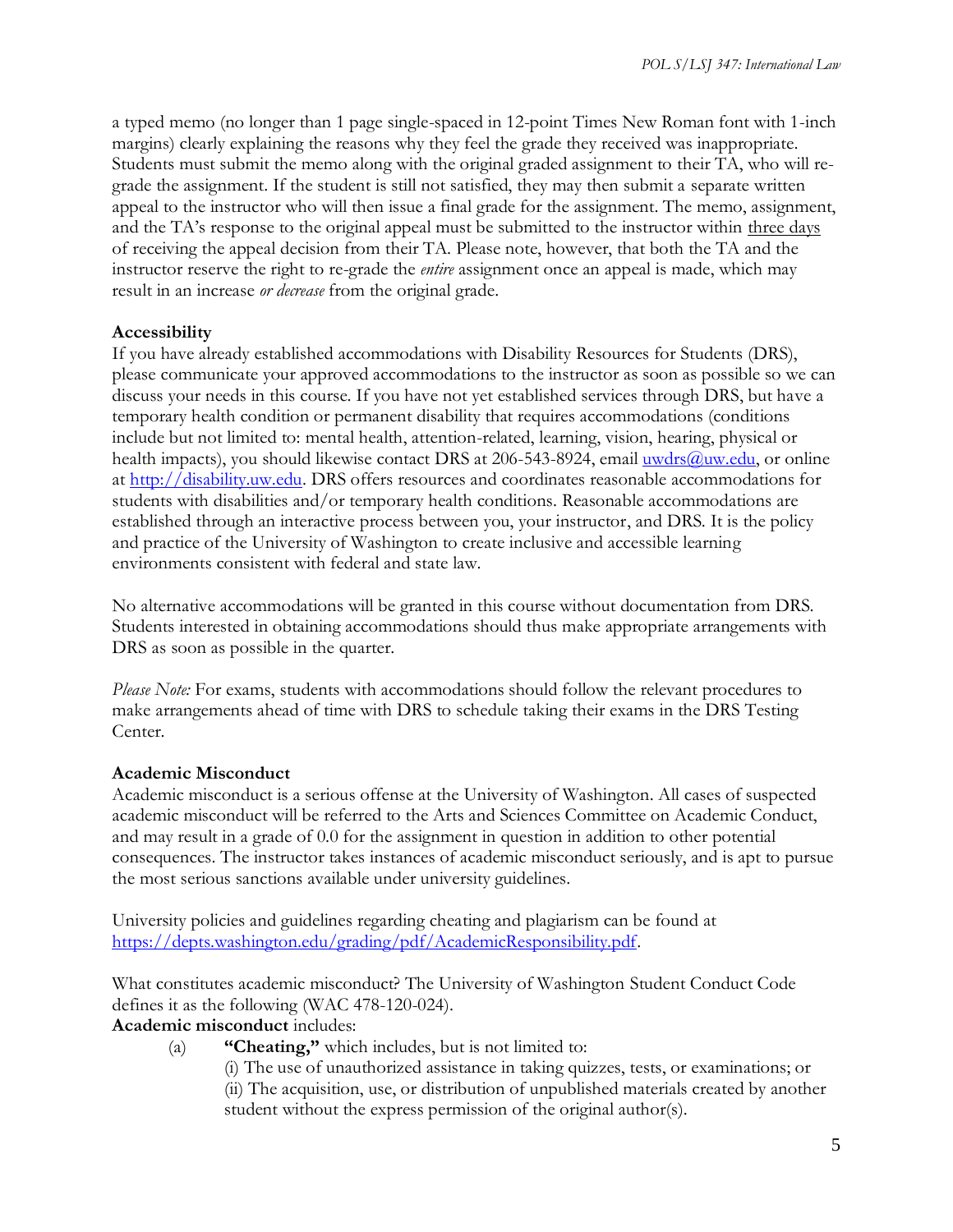- (b) **"Falsification,"** which is the intentional use or submission of falsified data, records, or other information including, but not limited to, records of internship or practicum experiences or attendance at any required event(s). Falsification also includes falsifying scientific and/or scholarly research.
- (c) **"Plagiarism,"** which is the submission or presentation of someone else's words, composition, research, or expressed ideas, whether published or unpublished, without attribution. Plagiarism includes, but is not limited to: (i) The use, by paraphrase or direct quotation, of the published or unpublished work of another person without full and clear acknowledgment; or (ii) The unacknowledged use of materials prepared by another person or acquired from an entity engaging in the selling of term papers or other academic materials. (d) **Prohibited collaboration**.
- (e) Engaging in behavior specifically prohibited by an instructor in the course of class instruction or in a course syllabus.
- (f) **Multiple submissions** of the same work in separate courses without the express permission of the instructor(s).
- (g) Taking deliberate action to destroy or damage another's academic work in order to gain an advantage for oneself or another.
- (h) The recording of instructional content without the express permission of the instructor(s), and/or the dissemination or use of such unauthorized records.

If you are uncertain what constitutes plagiarism, please ask the instructor. The Political Science/JSIS/LSJ/CHID Writing Center also offers guidance on plagiarism, general advice on writing, and related issues of academic integrity: [http://depts.washington.edu/pswrite/forstudents.html.](http://depts.washington.edu/pswrite/forstudents.html)

### **Citations/Footnotes**

In your papers you must cite authors from whom you draw ideas/quotations. The typical parenthetical style in Political Science is (Last Name, Year of Publication: Page Number), such as (Stein 1982: 300). Footnotes or endnotes are also acceptable ways of acknowledging work. In your exams it is a good idea to cite authors we have encountered in the course; page numbers are obviously not required. You can use any citation style you prefer as long as it is an official style and used consistently throughout the assignment (e.g., MLA or Chicago).

#### **SimCheck and Canvas**

Students are required to turn in paper assignments electronically through Canvas, following the specific particular noted on the assignment instructions. Failure to submit your assignment on time will result in a late penalty. Please be aware that electronic submissions are run through SimCheck on the Canvas website. SimCheck is a software program that checks for plagiarism and other forms of academic dishonesty. All students are required to submit their written assignments to this program. It is the student's responsibility to verify that the electronic upload to the Canvas website was successful, and print a confirmation sheet with date and time stamp for their records.

#### **Acknowledgement of Course Material Content**

All of the assigned materials for this course (lectures, readings, films, discussion) are directly relevant to its central theme – international law. The assigned materials are all widely recognized as important scholarly or cultural works. The assigned articles and books have appeared in some of the highest-ranking academic journals, or published with prestigious presses. The films or video clips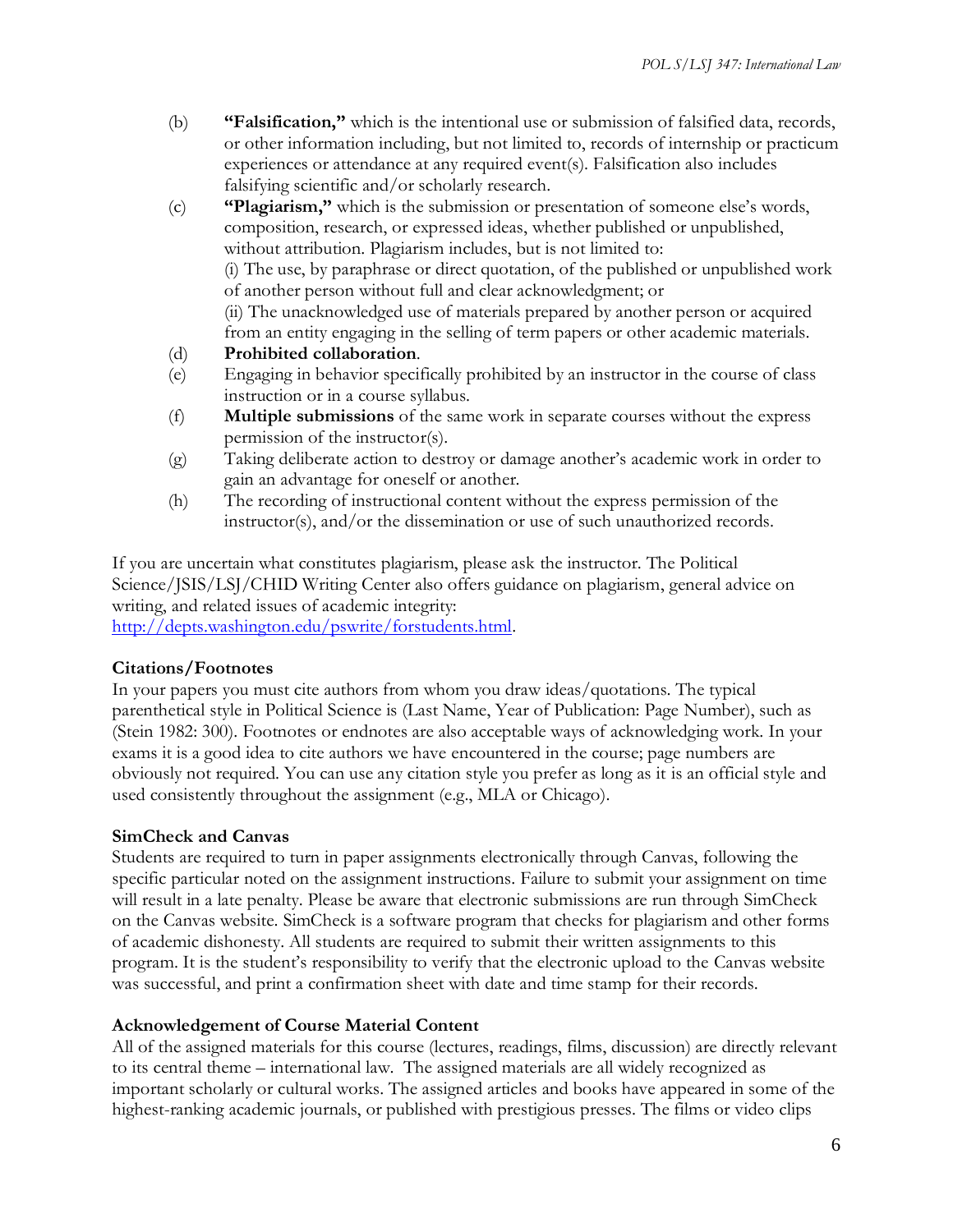that may be shown in class have received critical praise and, in many cases, been nominated for major cinematic awards.

Students who intend to take this class should be aware, however, that a number of the assigned works contain adult themes and language. In some cases these depictions, which may be sexual or violent in nature, are central to the issues raised in the course; in other cases they are more peripheral but still part of the author or creator's vision. Students are responsible for all of the assigned material in the course, even those portions they may find objectionable due to the content described above. Students who believe that exposure to such content will detract from their ability to absorb and understand the required course materials, or complete assignments, are encouraged to drop the class.

By remaining in this course, students acknowledge that the professor has alerted them to the adult themes and language present in some of the assigned material for this course. Students have been advised that if such content will interfere with their ability to learn, they should drop this class. Finally, students recognize that by remaining in this class they are responsible for all of the required materials, even those that they might find offensive.

#### **Classroom Expectations**

Some of the material covered in this course may be controversial. While debate is expected and in fact encouraged, students are required to conduct themselves in a professional manner at all times. Instances of aggressive or other improper behavior toward other students, TAs, or the instructor, which is in contravention of the university's Student Conduct Code will be reported to the Office of Community Standards & Student Conduct (for further information, see [https://www.washington.edu/cssc/\)](https://www.washington.edu/cssc/).

Students are expected to arrive on time and ready to start class and quiz sections. We have a very short period of time for each meeting, and it is disrespectful to the instructor/TA and your fellow classmates to show up late. All disruptive behavior is not permitted during class, including but by no means limited to sleeping, talking outside of regular class discussion, using cell phones, and insulting classmates and/or the instructor. Laptops are permitted, but should be used solely for course work (e.g., taking notes, accessing course readings, etc.). Students found to be violating this policy will be prohibited from using electronic devices during lecture and/or section for the remainder of the course.

#### **Questions and Communication**

If you have any straightforward administrative or logistical questions not of a personal nature (e.g., readings for the week; location of exam, etc.), please consult the website and syllabus first, and then email your TA if you are still uncertain. *Please email from an @uw.edu email address.* Answers to most such questions are often on the website or syllabus. If you still cannot obtain an adequate answer, email the instructor. Email is the preferred form of contact for these matters.

All e-mail related to the course should begin with the Subject Heading "POL S/LSJ 347: …" Substantive questions related to course material will not be answered via email – instead, please see your TA or instructor during office hours or make an appointment.

Expect a reply to emails within 24 hours, excluding weekends. The instructor will not respond to emails with questions whose answers are found in the syllabus or on the course website. If you do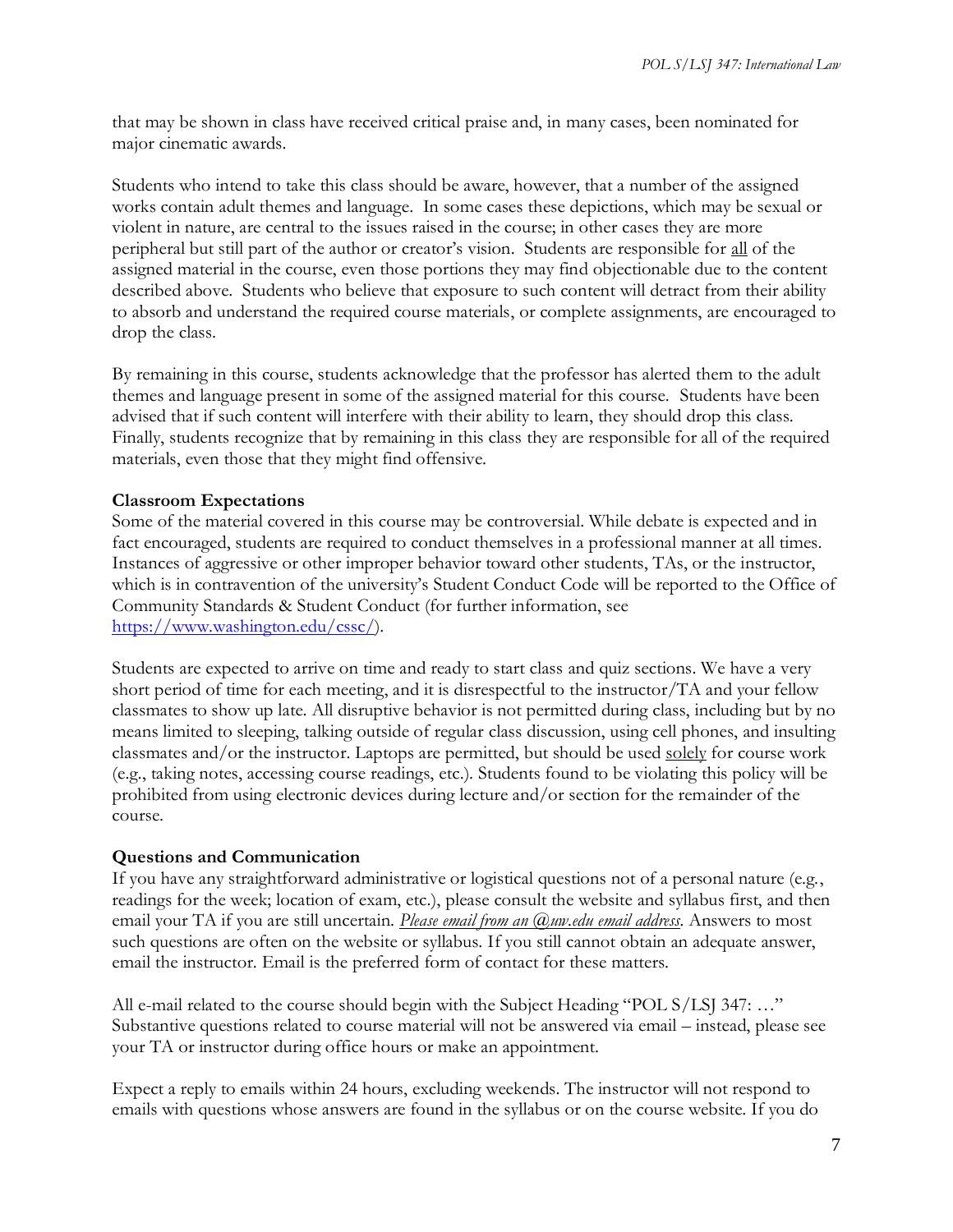not receive a reply within 24 hours, assume that the answer to your question is provided in the available course resources.

#### **COVID-19**

We are all in this together, but are not equally impacted. The health and safety of the entire University of Washington community is of the highest priority. The university has adjusted COVIDrelated policies in response to various developments throughout the ongoing pandemic. We will be following those guidelines, and any changes will be clearly be announced in class.

If you have [symptoms,](https://coronavirus.uwhealth.org/symptoms-and-care/) do not come to class and do get [tested.](https://www.washington.edu/coronavirus/testing/) For additional information about COVID-19 and UW policies, see [here.](https://www.washington.edu/coronavirus/)

#### **Self-Care**

Undergraduate studies are hard enough in normal times, but these are unfortunately not normal times. We are currently living through a global pandemic, heightened economic uncertainty, a period of renewed attention domestically and internationally to racial injustice, and an intensely polarized political environment.

The Counseling Center and Hall Health are excellent resources on campus that many UW students utilize. Students may get help with study skills, career decisions, substance abuse, relationship difficulties, anxiety, depression, or other concerns.

- [Husky Health & Well-Being Portal](https://wellbeing.uw.edu/)
- [Counseling Center](https://www.washington.edu/counseling/)
- [Hall Health](https://wellbeing.uw.edu/unit/hall-health/)

#### **Course Schedule**

The following is a schedule of topics and readings for the course. The schedule is subject to change based on the pace of the class. The instructor will clearly announce any changes. Weekly readings should be done before the relevant quiz section meets unless otherwise noted by the instructor. Please also be aware that listings for assigned readings may be split across pages.

#### **Week 1**

T 3/29: A 1(I)L Start – Introduction and Overview – Or, Why Should We Care About International Law?

- International Law: 100 Ways It Shapes Our Lives. https://www.asil.org/resources/100Ways. As you browse through this website, are any of the areas where international law operates seem either surprising or controversial? Are there any areas where international law appears to be having more of an impact than others?
- Hoover Green, Amelia. 2013. "How to Read Political Science: A Guide in Four Steps." (4 pgs).
	- o Note: This article provides a foundation for more effectively reading and understanding many of the subsequent readings in the course.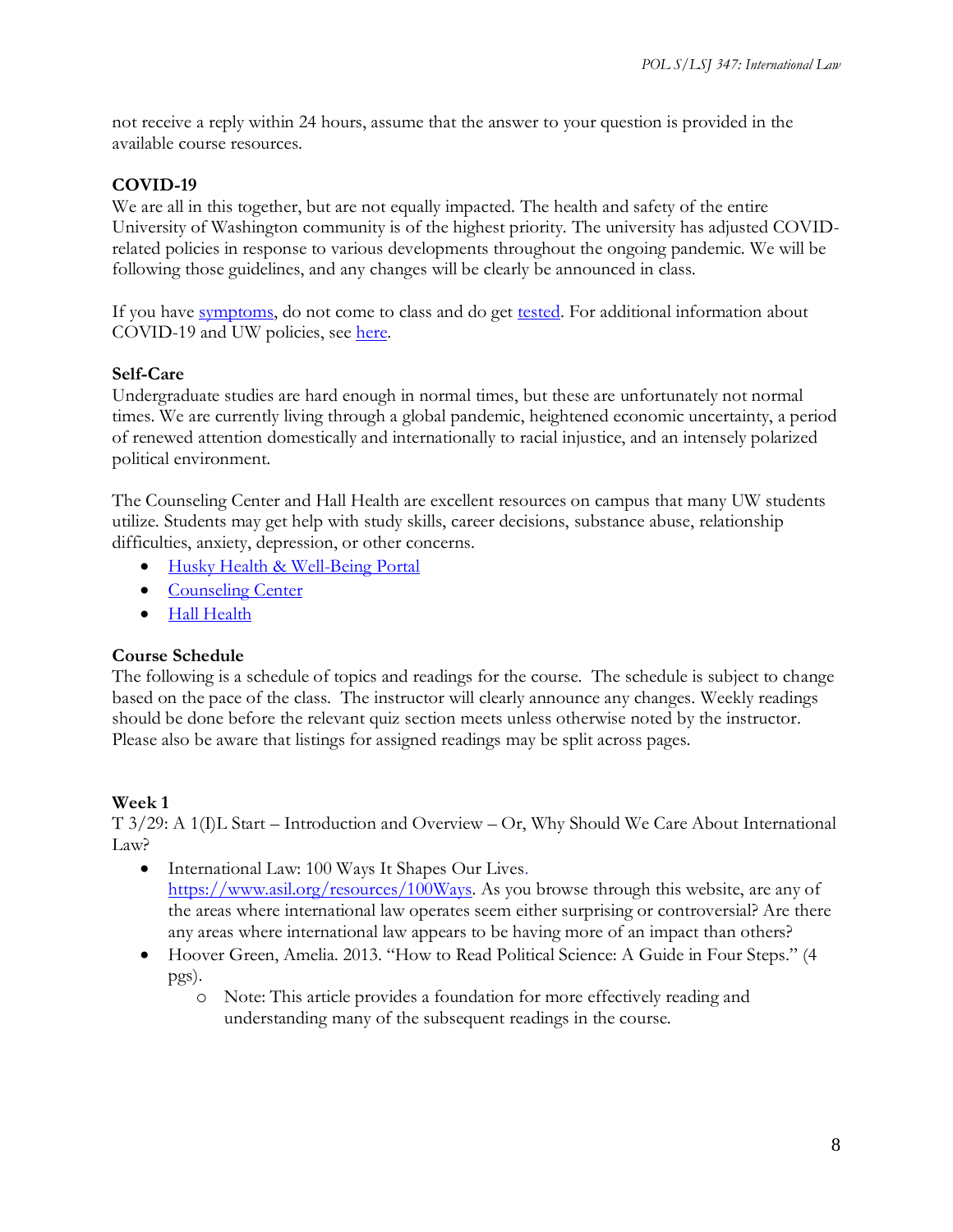Th 3/31: Some Perspectives on (International) Law

- Henderson, Conway W. 2010. Ch.1 "The Rise of International Law." In *Understanding International Law*. Chichester, U.K.: Wiley-Blackwell. (3-24).
- Thucydides. "The Melian Dialogue." From *The History of the Peloponnesian Wars*. (4 pgs). Also see a low-budget, but relatively faithful, video production at [http://www.youtube.com/watch?v=PNzHOqjMHwY&noredirect=1.](http://www.youtube.com/watch?v=PNzHOqjMHwY&noredirect=1)

### **Week 2**

T 4/5: Figuring out the Rules – Sources of International Law I

• Brownlie, Ian. 2008. Ch.1 "Sources of the Law." In *Principles of Public International Law*. Oxford, U.K.: Oxford University Press. (3-29).

#### Th 4/7: Sources of International Law II

*Cases on Sources of International Law*

- International Court of Justice (ICJ). 1969. "Summary of Judgments and Orders: North Sea Continental Shelf (Federal Republic of Germany/Denmark)." (4 pages). Avoid getting bogged down too much in the legal technicalities; rather focus on how the ICJ determined whether or not customary law applied in this case.
- Bekker, Pieter. 1996. "Advisory Opinions of the World Court on the Legality of Nuclear Weapons." ASIL Insights 1 (5): (7 pages). Consider the extent to which international courts should play a role in questions that are central to national interests.

#### **Week 3**

T 4/12: Forming the Players – Constituting Actors in International (Legal) Politics I

- Henderson, Conway W. 2010. Ch.2 "A World of Actors: A Question of Legal Standing." In *Understanding International Law*. Chichester, U.K.: Wiley-Blackwell. (27-55).
- Newman, Edward, and Gëzim Visoka. 2018. "The Foreign Policy of State Recognition: Kosovo's Diplomatic Strategy to Join International Society." *Foreign Policy Analysis* 14(3): 367-387.

Th 4/14: Constituting Actors in International (Legal) Politics II *The Case of Diplomatic Immunity*

- von Glahn, Gerhard and James L. Taulbee. 2017. Ch.14 "Agents of International Intercourse Immunities." In *Law Among Nations: An Introduction to Public International Law*. New York, N.Y.: Routledge. (341-377).
- Fisman, R. and E. Miguel. 2007. "Corruption, Norms, and Legal Enforcement: Evidence from Diplomatic Parking Tickets." *Journal of Political Economy* 115 (6):1020-1048.

### **Week 4**

### **\*\*\*Written Assignment #1 Due on Monday, 4/18 by 9am\*\*\***

T 4/19: Why Sign On to International Law in the First Place? Understanding Commitment I

• Stein, Arthur A. 1982. "Coordination and Collaboration: Regimes in an Anarchic World." *International Organization* 36 (2):299-324.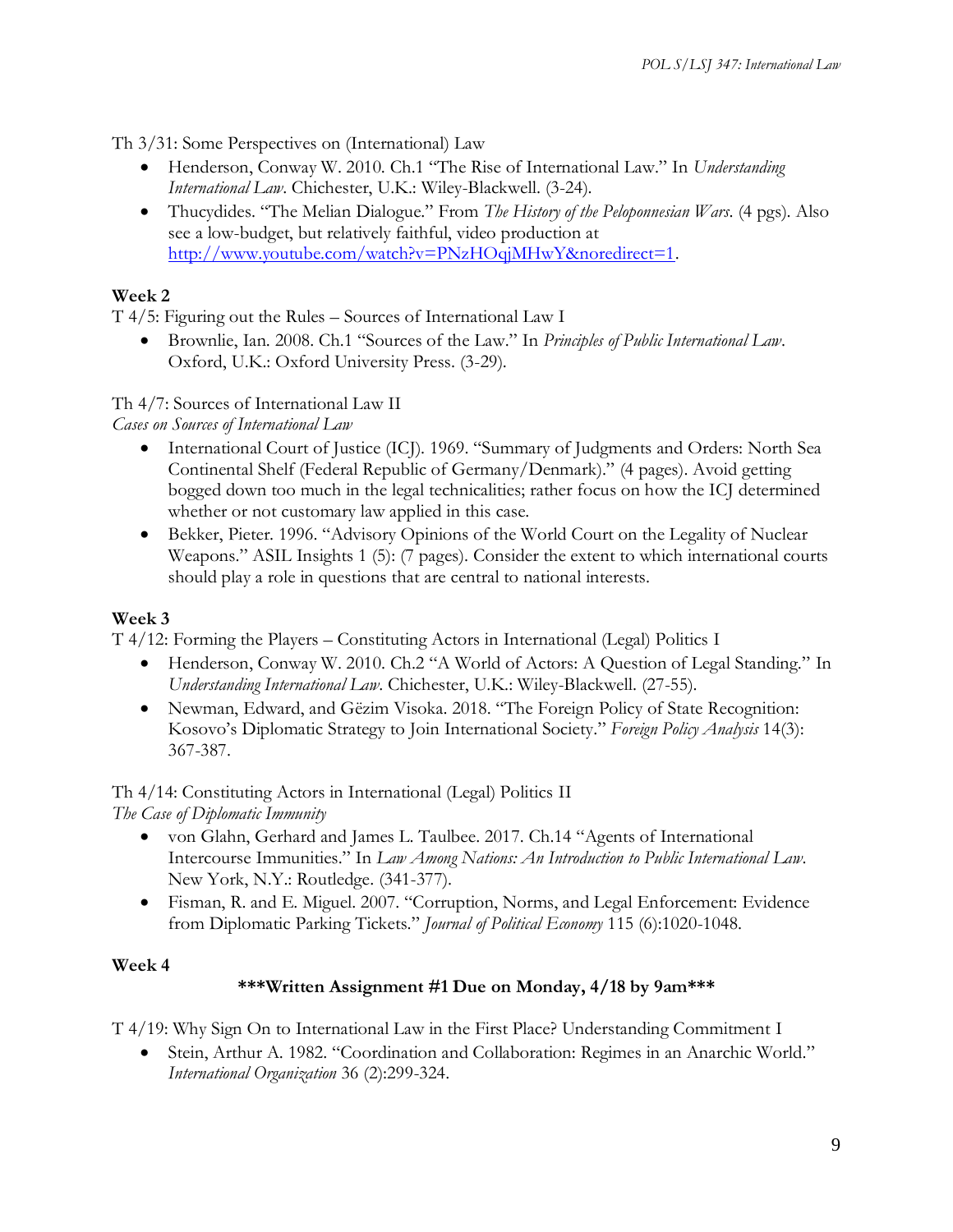Th 4/21: Understanding Commitment II

- Moravcsik, Andrew. 2000. "The Origins of Human Rights Regimes: Democratic Delegation in Postwar Europe." *International Organization* 54 (2): 217-252.
- Simmons, Beth A., and Allison Danner. 2010. "Credible Commitments and the International Criminal Court." *International Organization* 64 (2): 225-256.

## **Week 5**

T 4/26: Why Do International Laws Differ So Much? Elements of Design I

- Abbott, Kenneth W., Robert O. Keohane, Andrew Moravcsik, Anne-Marie Slaughter, and Duncan Snidal. 2000. "The Concept of Legalization." *International Organization* 54 (3):401- 419.
- Abbott, Kenneth W., and Duncan Snidal. 2000. "Hard and Soft Law in International Governance." *International Organization* 54(3): (Excerpt: 421-450).

Th 4/28: Elements of Design II

- Kahler, Miles. 2000. "Legalization as Strategy: The Asia-Pacific Case." *International Organization* 54 (3):549-571.
- Swaine, Edward T. 2006. "Reserving." *Yale Journal of International Law* 31 (2): (Excerpt 307- 345).

### **Week 6**

# **\*\*\*T 5/3 Midterm Exam in Class – Bring Exam Books\*\*\***

Th 5/5: If International Law is So Weak, Why do States Comply? Compliance I

- Chayes, Abram, and Antonia H. Chayes. 1993. "On Compliance." *International Organization* 47 (2):175-205.
- Downs, George W., David M. Rocke, and Peter N. Barsoom. 1996. "Is the Good News about Compliance Good News about Cooperation?" *International Organization* 50 (3):379-406.

# **Week 7**

T 5/10: Compliance II

- Gaubatz, Kurt T. 1996. "Democratic States and Commitment in International Relations." *International Organization* 50 (1):109-139.
- Gartzke, Erik, and Kristian S. Gleditsch. 2004. "Why Democracies May Actually Be Less Reliable Allies." *American Journal of Political Science* 48 (4):775-795. Disregard the formal model on pg.783-786. Rather, focus on the various arguments for democracy and alliance (un)reliability.

Th 5/12: No Class Meeting – Film Screening *Eye in the Sky* (2016). Streaming [link](%09https:/alliance-primo.hosted.exlibrisgroup.com/permalink/f/kjtuig/CP71374993340001451) through UW Libraries (requires UW NetID for login). Watch the film, do background readings, consider the discussion questions on Canvas, and take notes – be prepared to discuss in section.

- International Committee of the Red Cross (ICRC) Factsheet. 2014. "What is International Humanitarian Law?"
- Pease, Kelly-Kate S. 2012. "International Criminal Law." In *International Organizations*. New York, N.Y.: Longman. (Excerpt: 288-299).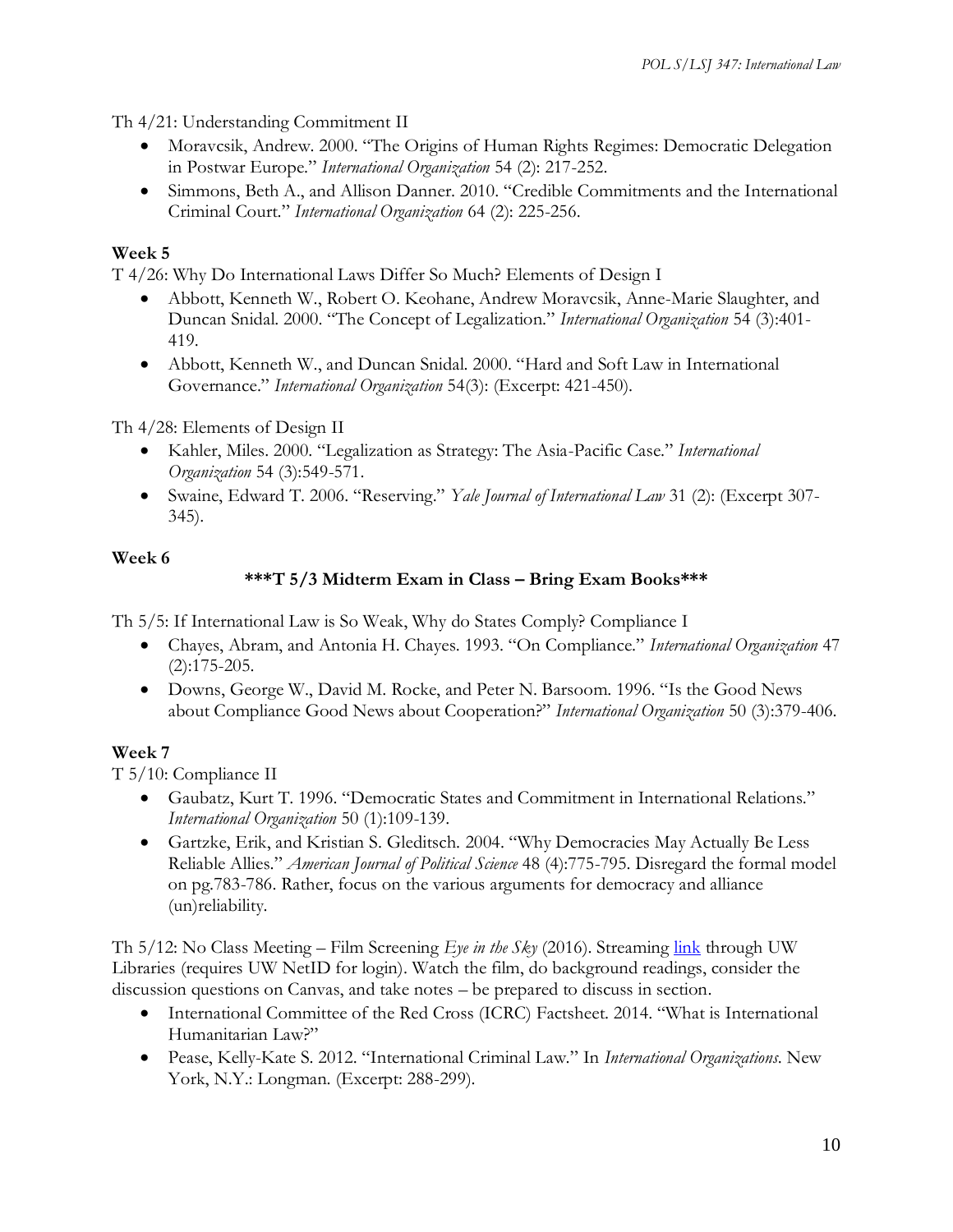# **Week 8**

T 5/17: Tell it to the Judge! The Role of International Courts I

• Voeten, Erik. 2009. "The Politics of International Judicial Appointments." *Chicago Journal of International Law* 9 (2): 387-405.

Th 5/19: The Role of International Courts II

- Busch, Marc L., and Eric Reinhardt. 2001. "Bargaining in the Shadow of the Law: Early Settlement in GATT/WTO Disputes." *Fordham International Law Journal* 24 (1):158-172.
- Jo, Hyeran, and Beth A. Simmons. 2016. "Can the International Criminal Court Deter Atrocity?" *International Organization* 70 (3):443-475.

### **Week 9**

# **\*\*\*Written Assignment #2 Due on Monday, 5/23 by 9am\*\*\***

T 5/24: Getting Even More Complicated – Regime Complexes

- Keohane, Robert O., and David G. Victor. 2011. "The Regime Complex for Climate Change." *Perspectives on Politics* 9 (1):7-23.
- Voeten, Erik. 2017. "Competition and Complementarity between Global and Regional Human Rights Institutions." *Global Policy* 8 (1):119-123.

Th 5/26: Let's All Go to the Mall! Forum Shopping

• Murphy, Hannah, and Aynsley Kellow. 2013. "Forum Shopping in Global Governance: Understanding States, Business and NGOs in Multiple Arenas." *Global Policy* 4 (2): 139-149.

# **Week 10**

T 5/31: No Longer a Stately Affair? Non-State Actors and International Law I

- Finnemore, Martha. 1996. Ch.3 "Norms and War: The International Red Cross and the Geneva Conventions." In *National Interests in International Society*. Ithaca, N.Y.: Cornell University Press. (69-88).
- Bangerter, Olivier. 2011. "Reasons Why Armed Groups Choose to Respect International Humanitarian Law or Not." *International Red Cross Review* 93 (882): 353-384.

Th 6/2: Non-State Actors II & Course Wrap-Up

• Haufler, Virginia. 2009. "The Kimberley Process Certification Scheme: An Innovation in Global Governance and Conflict Prevention." *Journal of Business Ethics* 89 (S4): 403-416.

### **\*\*\*Final Exam in class on Wednesday, 6/8 at 4:30pm-6:20pm – Bring Exam Books\*\*\* Cumulative across the entire course, but emphasis on material after the Midterm**

*Copyright Notice:* Course materials prepared by the instructor, together with the content of all lectures and/or review sessions presented by the instructor, are the property of the instructor. Video and audio recording of lectures and/or review sessions without the written consent of the instructor is prohibited. Unless explicit written permission is obtained from the instructor, recordings of lectures